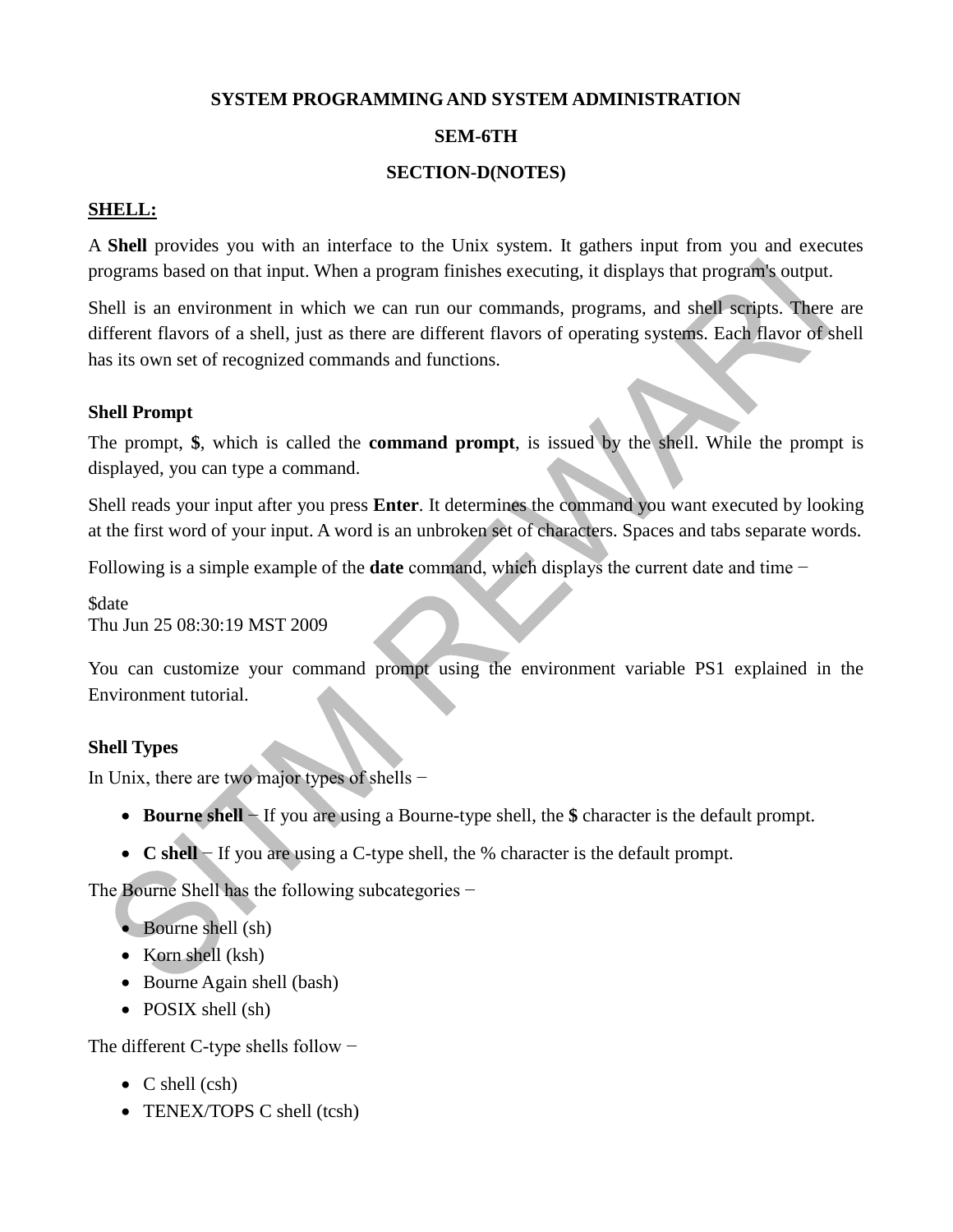The original Unix shell was written in the mid-1970s by Stephen R. Bourne while he was at the AT&T Bell Labs in New Jersey.

Bourne shell was the first shell to appear on Unix systems, thus it is referred to as "the shell".

Bourne shell is usually installed as **/bin/sh** on most versions of Unix. For this reason, it is the shell of choice for writing scripts that can be used on different versions of Unix

## **Shell Scripts**

The basic concept of a shell script is a list of commands, which are listed in the order of execution. A good shell script will have comments, preceded by **#** sign, describing the steps.

There are conditional tests, such as value A is greater than value B, loops allowing us to go through massive amounts of data, files to read and store data, and variables to read and store data, and the script may include functions.

## **Shell Comments**

#!/bin/bash

# Author : Zara Ali # Copyright (c) Tutorialspoint.com # Script follows here: pwd ls

A variable is nothing more than a pointer to the actual data. The shell enables you to create, assign, and delete variables.

## **Variable Names**

The name of a variable can contain only letters (a to z or A to Z), numbers ( 0 to 9) or the underscore character  $(\_)$ .

By convention, Unix shell variables will have their names in UPPERCASE.

## **Defining Variables**

Variables are defined as follows −

variable\_name=variable\_value

## **Accessing Values**

To access the value stored in a variable, prefix its name with the dollar sign (**\$**) −

For example, the following script will access the value of defined variable NAME and print it on STDOUT −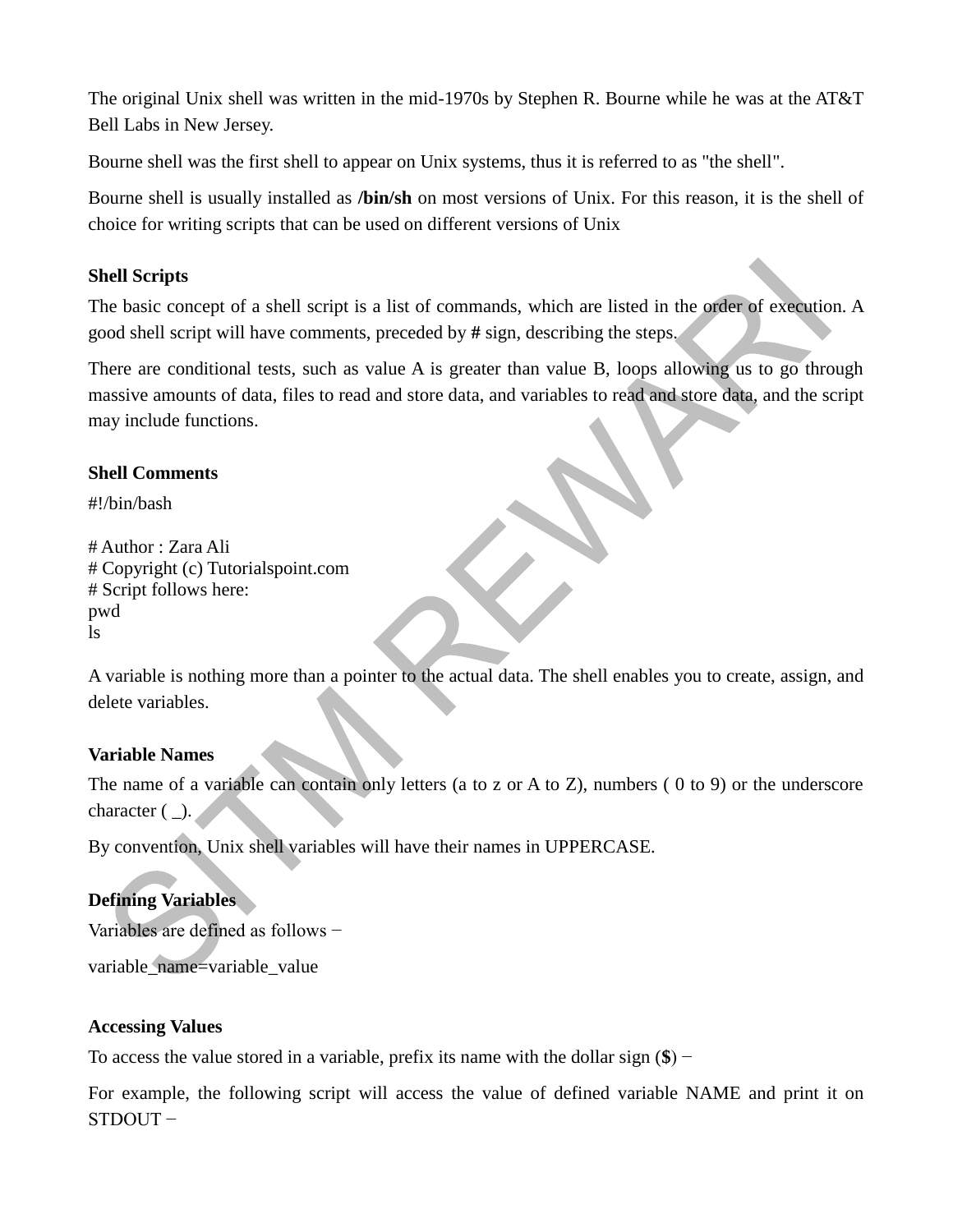## #!/bin/sh

NAME="Zara Ali" echo \$NAME

## **Variable Types**

When a shell is running, three main types of variables are present –

- **Local Variables** − A local variable is a variable that is present within the current instance of the shell. It is not available to programs that are started by the shell. They are set at the command prompt.
- **Environment Variables** − An environment variable is available to any child process of the shell. Some programs need environment variables in order to function correctly. Usually, a shell script defines only those environment variables that are needed by the programs that it runs.
- **Shell Variables** − A shell variable is a special variable that is set by the shell and is required by the shell in order to function correctly. Some of these variables are environment variables whereas others are local variables.

#### **Command-Line Arguments**

The command-line arguments \$1, \$2, \$3, ...\$9 are positional parameters, with \$0 pointing to the actual command, program, shell script, or function and \$1, \$2, \$3, ...\$9 as the arguments to the command.

Following script uses various special variables related to the command line −

#!/bin/sh

echo "File Name: \$0" echo "First Parameter : \$1" echo "Second Parameter : \$2" echo "Quoted Values: \$@" echo "Quoted Values: \$\*" echo "Total Number of Parameters : \$#"

## **Special Parameters \$\* and \$@ (WILDCARDS):**

There are special parameters that allow accessing all the command-line arguments at once. **\$\*** and **\$@** both will act the same unless they are enclosed in double quotes, **""**.

Both the parameters specify the command-line arguments. However, the "\$\*" special parameter takes the entire list as one argument with spaces between and the "\$@" special parameter takes the entire list and separates it into separate arguments.

We can write the shell script as shown below to process an unknown number of command line arguments with either the \$\* or \$@ special parameters −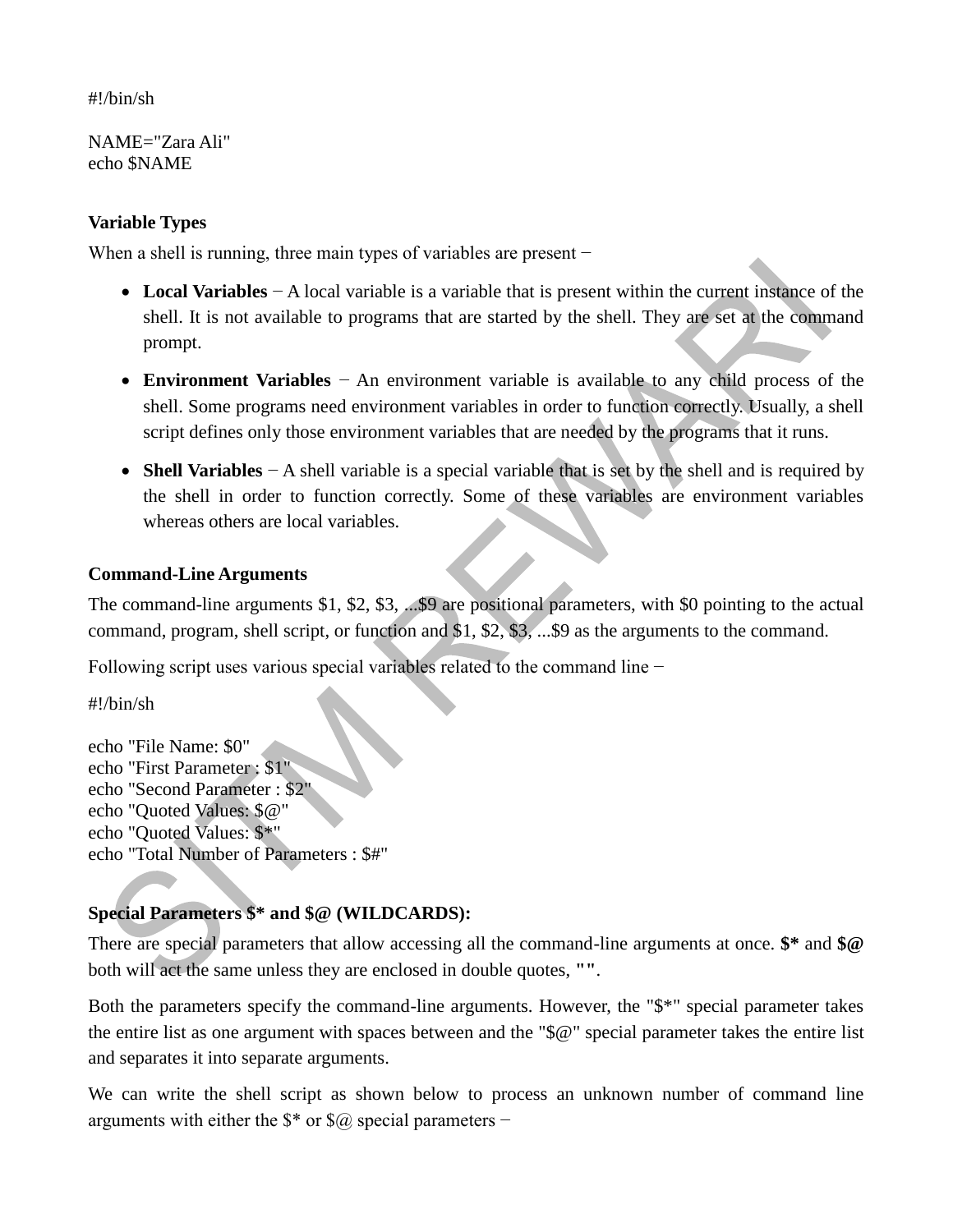## #!/bin/sh

for TOKEN in \$\* do echo \$TOKEN done

## **SHELL PROGRAMMING CONSTRUCTS:**

The following types of loops available to shell programmers –

- The while loop
- The for loop
- The until loop
- The select loop

## **while Loops**

It is possible to use a while loop as part of the body of another while loop.

## **Syntax**

while command1; # this is loop1, the outer loop

do

Statement(s) to be executed if command1 is true

while command2 ; # this is loop2, the inner loop do

 Statement(s) to be executed if command2 is true done

 Statement(s) to be executed if command1 is true done

The shell performs substitution when it encounters an expression that contains one or more special characters.

## **Example**

Here, the printing value of the variable is substituted by its value. Same time, **"\n"** is substituted by a new line −

#!/bin/sh

 $a=10$ echo -e "Value of a is \$a \n"

## **Variable Substitution**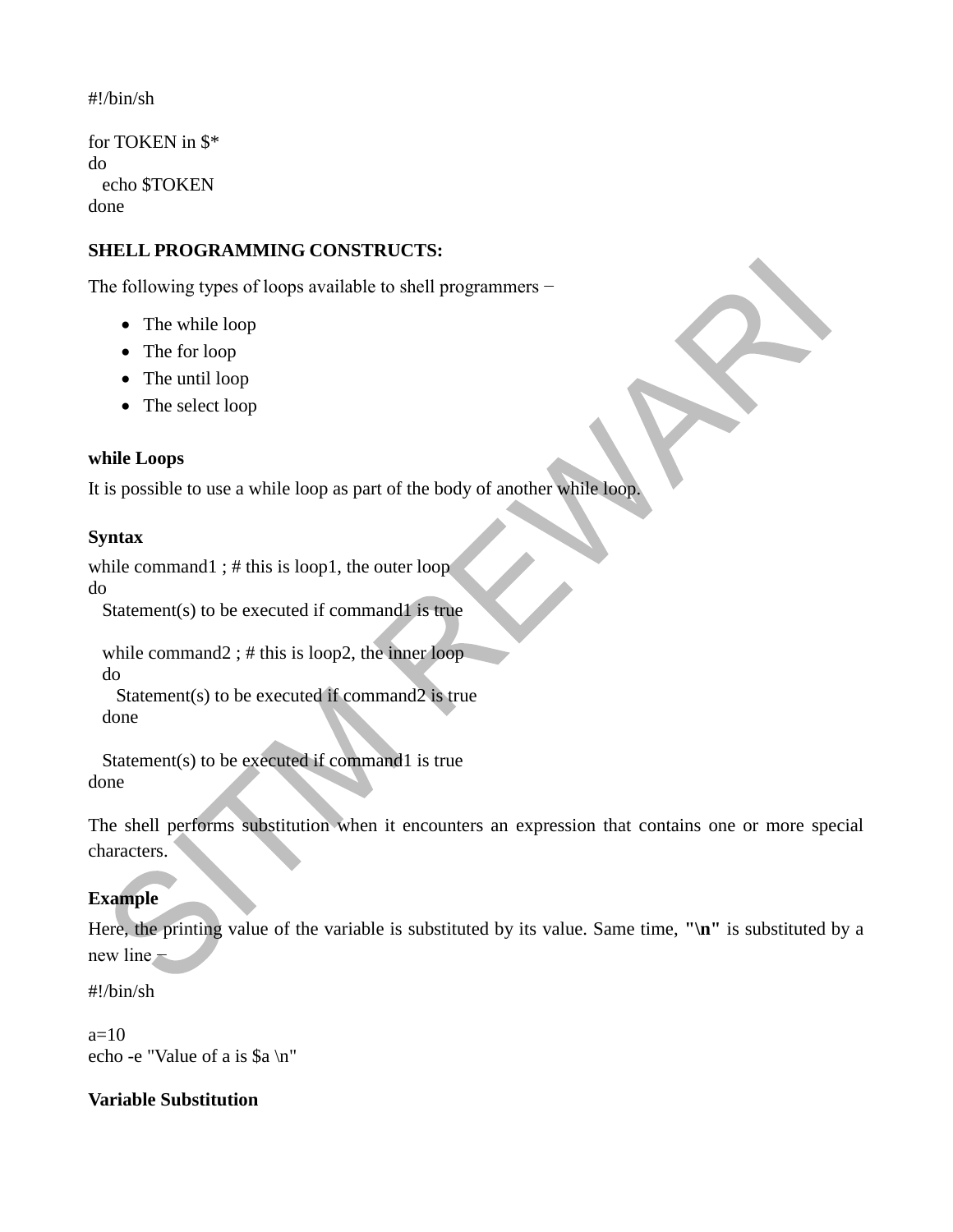Variable substitution enables the shell programmer to manipulate the value of a variable based on its state.

#!/bin/sh

echo \${var:-"Variable is not set"} echo "1 - Value of var is \${var}"

echo \${var:="Variable is not set"} echo "2 - Value of var is \${var}"

unset var echo \${var:+"This is default value"} echo "3 - Value of var is \$var"

var="Prefix" echo \${var:+"This is default value"} echo "4 - Value of var is \$var"

echo \${var:?"Print this message"} echo "5 - Value of var is \${var}"

Upon execution, you will receive the following result −

Variable is not set 1 - Value of var is Variable is not set 2 - Value of var is Variable is not set

3 - Value of var is This is default value 4 - Value of var is Prefix Prefix 5 - Value of var is Prefix

## **SHELL CONSTRUCTS:**

The looping **constructs**, for and while, allow a **program** to iterate through groups of commands in a loop. The conditional control commands, if and case, execute a group of commands only if a particular set of conditions is met. The break command allows a **program** to exit unconditionally from a loop. following two statements that are used to control shell loops−

- The **break** statement
- The **continue** statement

## **The infinite Loop**

All the loops have a limited life and they come out once the condition is false or true depending on the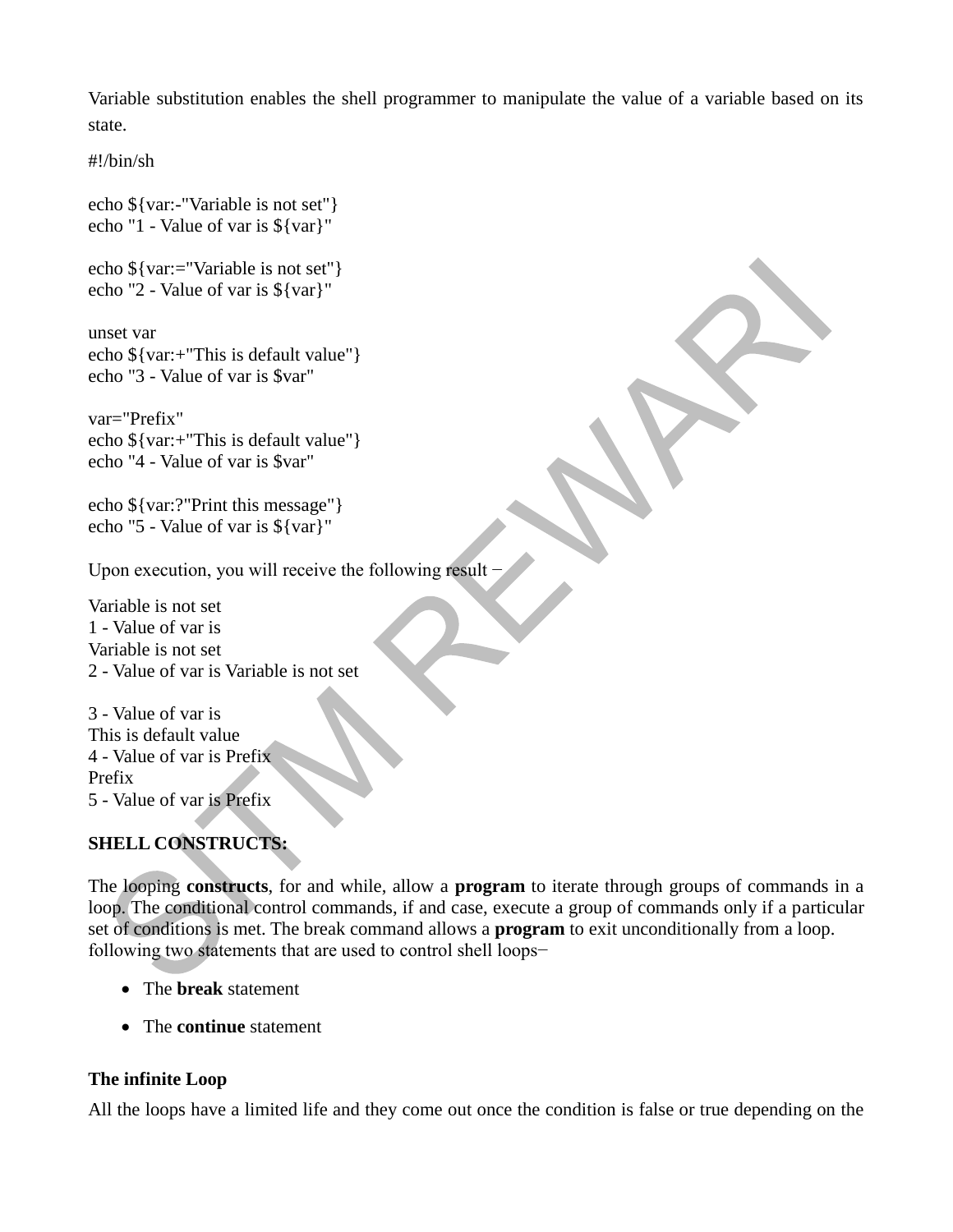loop.

A loop may continue forever if the required condition is not met. A loop that executes forever without terminating executes for an infinite number of times. For this reason, such loops are called infinite loops.

#!/bin/sh

 $a=10$ 

```
until [ $a -lt 10 ]
do
  echo $a
 a=expr a + 1done
```
## **The break Statement**

The **break** statement is used to terminate the execution of the entire loop, after completing the execution of all of the lines of code up to the break statement. It then steps down to the code following the end of the loop.

#### **Syntax**

The following **break** statement is used to come out of a loop −

break

The break command can also be used to exit from a nested loop using this format –

break n

Here **n** specifies the **n th** enclosing loop to the exit from.

## **ADVANTAGES OF SHELL PROGRAMMING**

A. Easy to use.

- B. Quick start and interactive debugging.
- C. Time saving.
- D. System admin task automation.
- E. Shell scripts can execute without any additional effort on nearly any modern UNIX / Linux / BSD / Mac OS X operating system as they are written an interpreted language.

## **DISADVANTAGES OF SHELL PROGRAMMING**

- A. Compatibility problem between different platforms.
- B. Slow execution speed.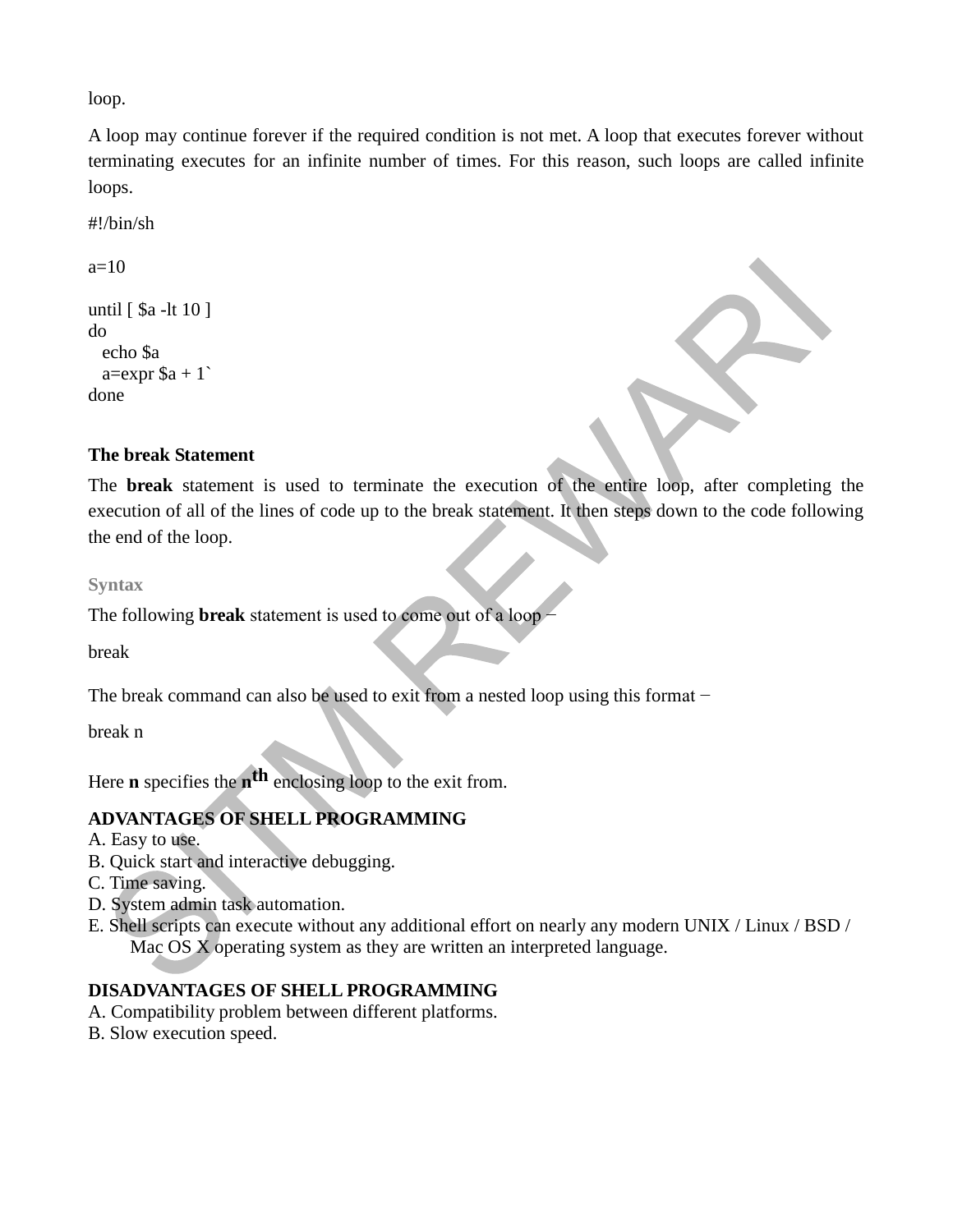### **Advanced Shell Scripting**

The special operator  $\&\&$  and  $||\cdot||$  can be used to execute functions in sequence

grep '^harry:' /etc/passwd || useradd harry

The || means to only execute the second command if the first command returns an error. In the above case, grep will return an exit code of 1 if harry is not in the /etc/passwd file, causing useradd to be executed.

#### **Special Parameters: \$?, \$\*,...**

An ordinary variable can be expanded with \$*VARNAME*. Commonly used variables like PATH and special variables like PWD and RANDOM

**\$\***

Expands to the positional parameters (i.e., the command-line arguments passed to the shell script, with \$1 being the first argument, \$2 the second etc.), starting from one. When the expansion occurs within double quotes, it expands to a single word with the value of each parameter separated by the first character of the **IFS** special variable. That is, "**\$\***" is equivalent to "**\$1***c***\$2***c***...**", where *c* is the first character of the value of the **IFS** variable. If **IFS** is unset, the parameters are separated by spaces. If **IFS** is null, the parameters are joined without intervening separators.

**\$@**

Expands to the positional parameters, starting from one. When the expansion occurs within double quotes, each parameter expands to a separate word. That is, "**\$@**" is equivalent to "**\$1**" "**\$2**" ... When there are no positional parameters, "**\$@**" and **\$@** expand to nothing

#### **\$#**

Expands to the number of positional parameters in decimal (i.e. the number of command-line arguments).

## **\$?**

Expands to the status of the most recently executed foreground pipeline.

#### **\$-**

Expands to the current option flags as specified upon invocation, by the **set** builtin command, or those set by the shell itself (such as the **-i** option).

## **\$\$**

Expands to the process ID of the shell. In a () subshell, it expands to the process ID of the current shell, not the subshell.

#### **\$!**

Expands to the process ID of the most recently executed background (asynchronous) command.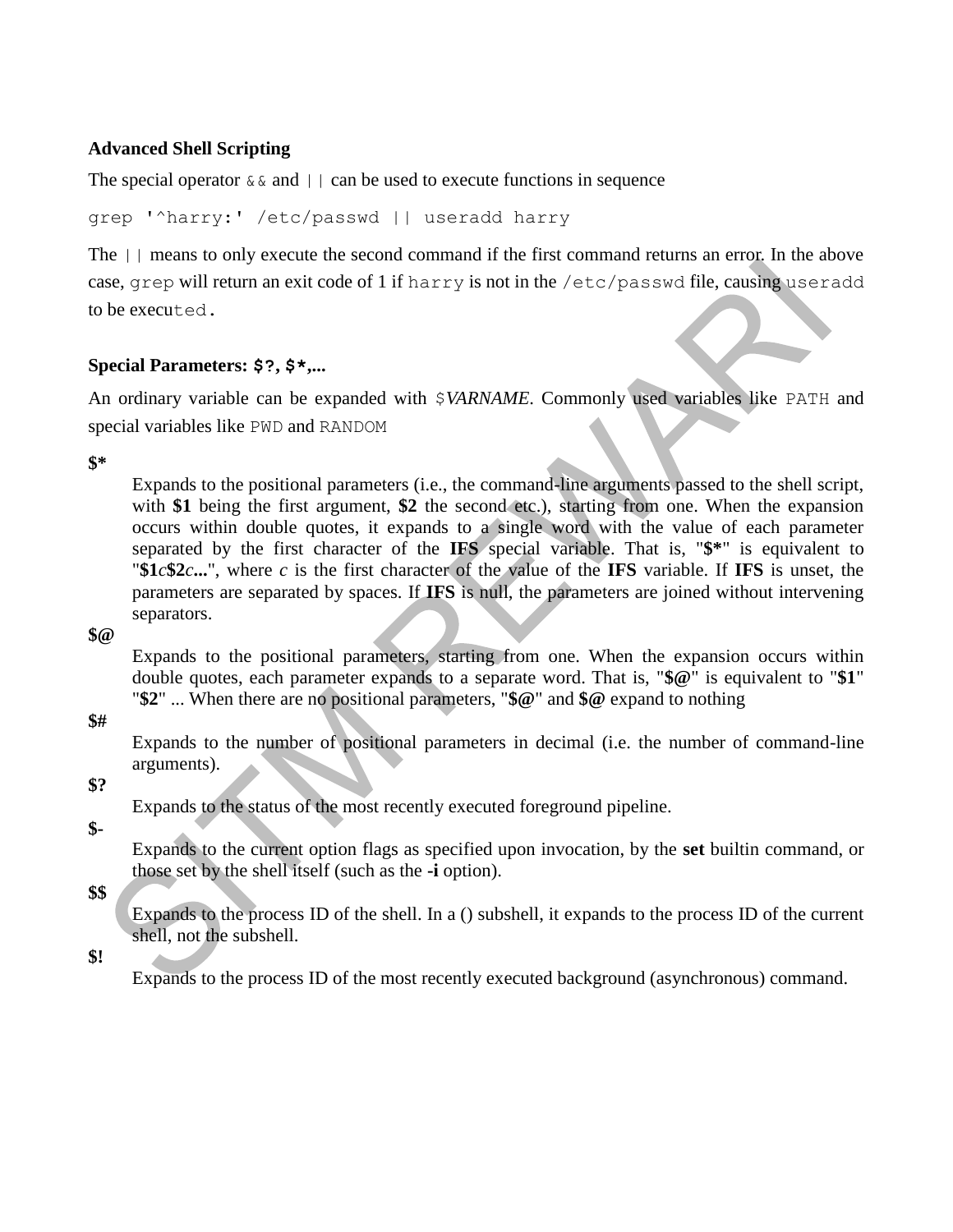## **SYSTEM ADMINISTRATION:**

Systems administration is the installation and maintenance of the UNIX computer system. The system administrator will need to maintain the software and hardware for the system. This includes hardware configuration, software installation, reconfiguration of the kernel, networking, and anything else that's required to make the system work and keep it running in a satisfactory manner. To do this the system administrator can assume superuser, or root, privileges to perform many tasks not normally available to the average user of the system.

A **system administrator**, or **sysadmin**, is a person who is responsible for the upkeep, configuration, and reliable operation of computer systems; especially multi-user computers, such as servers. The system administrator seeks to ensure that the uptime, performance, resources, and security of the computers he or she manages meet the needs of the users, without exceeding the budget.

## **BOOTING PROCESS:**

## **1. BIOS**

- BIOS stands for Basic Input/Output System
- Performs some system integrity checks
- Searches, loads, and executes the boot loader program.
- It looks for boot loader in floppy, cd-rom, or hard drive. You can press a key (typically F12 of F2, but it depends on your system) during the BIOS startup to change the boot sequence.
- Once the boot loader program is detected and loaded into the memory, BIOS gives the control to it.
- So, in simple terms BIOS loads and executes the MBR boot loader.

## **2. MBR**

- MBR stands for Master Boot Record.
- It is located in the 1st sector of the bootable disk. Typically /dev/hda, or /dev/sda
- MBR is less than 512 bytes in size. This has three components 1) primary boot loader info in 1st 446 bytes 2) partition table info in next 64 bytes 3) mbr validation check in last 2 bytes.
- It contains information about GRUB (or LILO in old systems).
- So, in simple terms MBR loads and executes the GRUB boot loader.

## **3. GRUB**

- GRUB stands for Grand Unified Bootloader.
- If you have multiple kernel images installed on your system, you can choose which one to be executed.
- GRUB displays a splash screen, waits for few seconds, if you don't enter anything, it loads the default kernel image as specified in the grub configuration file.
- GRUB has the knowledge of the filesystem (the older Linux loader LILO didn't understand filesystem).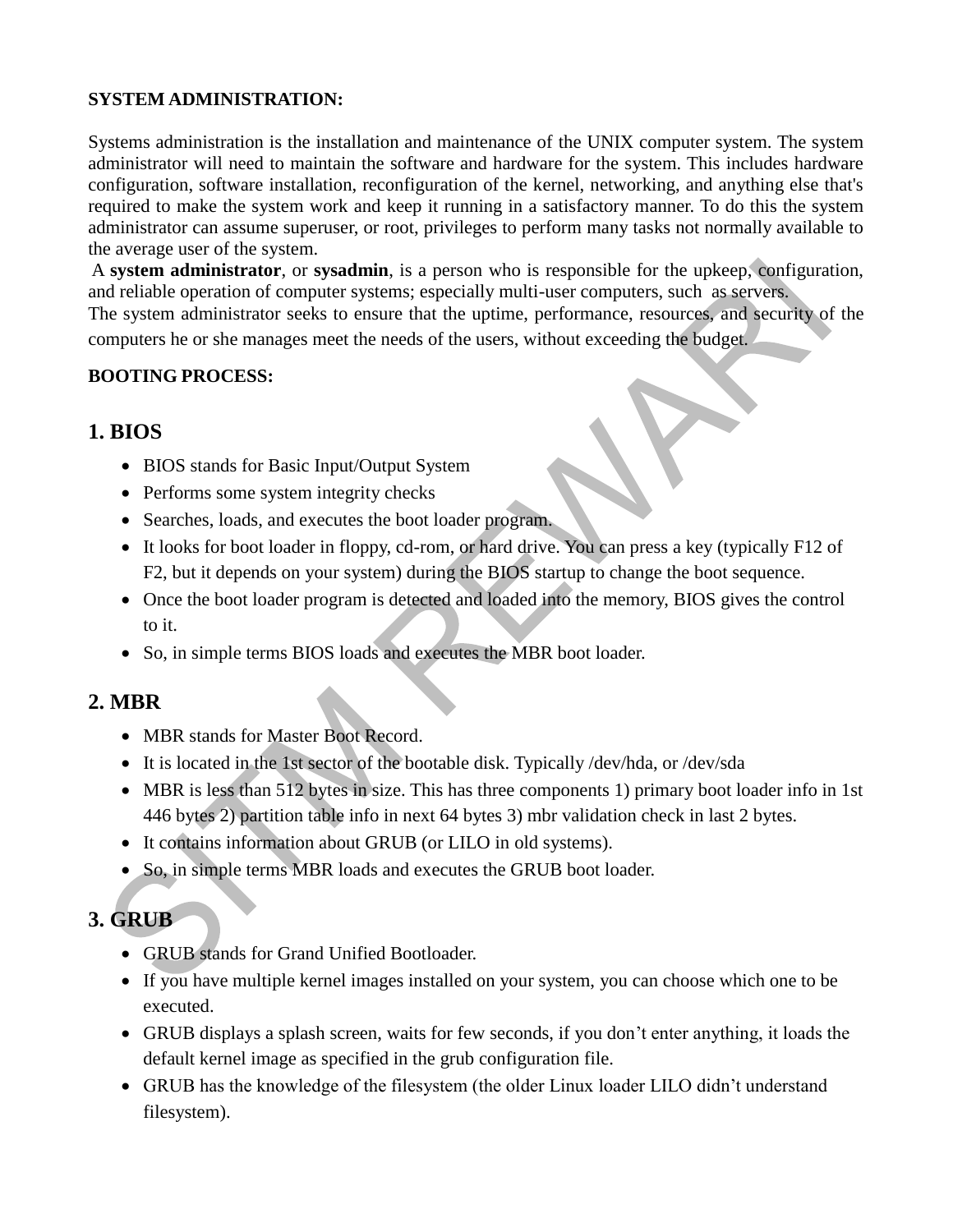Grub configuration file is /boot/grub/grub.conf (/etc/grub.conf is a link to this).

## **4. Kernel**

- Mounts the root file system as specified in the "root=" in grub.conf
- Kernel executes the /sbin/init program
- Since init was the 1st program to be executed by Linux Kernel, it has the process id (PID) of 1. Do a 'ps -ef | grep init' and check the pid.
- initrd stands for Initial RAM Disk.
- initrd is used by kernel as temporary root file system until kernel is booted and the real root file system is mounted. It also contains necessary drivers compiled inside, which helps it to access the hard drive partitions, and other hardware.

## **5. Init**

- Looks at the /etc/inittab file to decide the Linux run level.
- Following are the available run levels
	- $\bullet$  0 halt
	- $\bullet$  1 Single user mode
	- $\bullet$  2 Multiuser, without NFS
	- $\bullet$  3 Full multiuser mode
	- $\bullet$  4 unused
	- $-5 X11$
	- $\bullet$  6 reboot
- Init identifies the default initlevel from /etc/inittab and uses that to load all appropriate program.
- Execute 'grep initdefault /etc/inittab' on your system to identify the default run level
- If you want to get into trouble, you can set the default run level to 0 or 6. Since you know what 0 and 6 means, probably you might not do that.
- Typically you would set the default run level to either 3 or 5.

## **6. Runlevel programs**

- When the Linux system is booting up, you might see various services getting started. For example, it might say "starting sendmail …. OK". Those are the runlevel programs, executed from the run level directory as defined by your run level.
- Depending on your default init level setting, the system will execute the programs from one of the following directories.
	- Run level  $0 \frac{\text{etc}}{\text{rc}}$ .d/rc0.d/
	- Run level  $1 \frac{\text{etc}}{\text{rc}}$ .d/rc1.d/
	- Run level  $2 \frac{\text{etc}}{\text{rc}}$ .d/rc2.d/
	- Run level  $3 \frac{\text{etc}}{\text{rc}}$ .d/rc3.d/
	- Run level  $4 \frac{\text{etc}}{\text{c.d}}$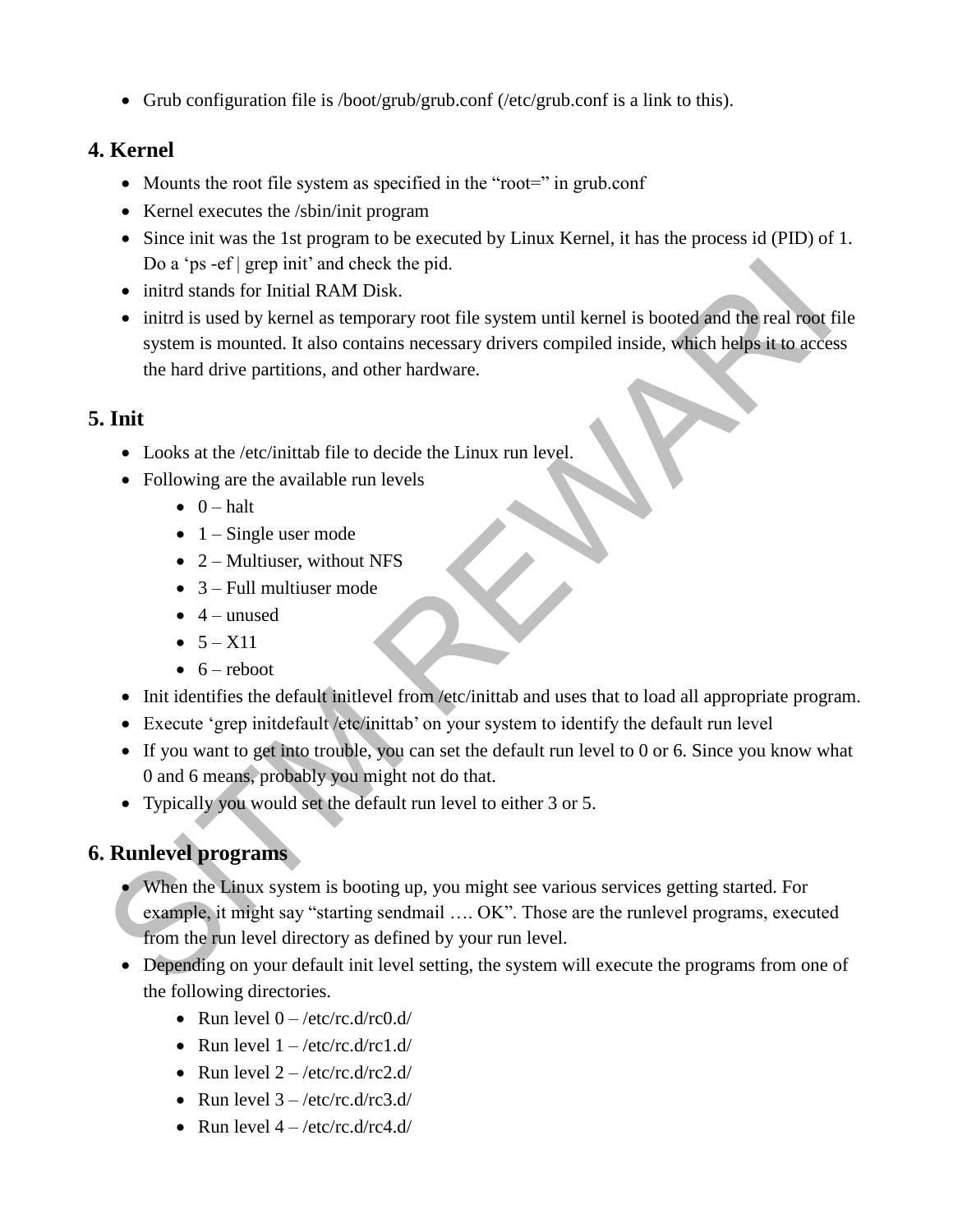- Run level  $5 \frac{\text{etc}}{\text{c.d}}$
- Run level  $6 \frac{\text{etc}}{\text{etc.}} \frac{d}{\text{rc6.}} \frac{d}{ }$

## **BACKUP AND RESORATION:**

Backup media has generally fallen into two categories. One category is tape media and the other is removal cartridge. Tape media is generally cheaper is cost and supports larger sizes; however, tape media does not easily support random access to information. Removal cartridge drives, whether optical or magnetic, do support random access to information; however they have lower capacity and a much higher cost per megabyte than tape media. Finally, optical drives generally retain information for a longer time period than tapes and may be used if a permanent archival is needed (side note: Nothing is permanent, if that is a requirement, you must consider ways to make additional backup copies and periodically check the media).

Many backup options out there:

tar

tape archive program, easy to use and transportable. has limit on file name size, won't backup special files, does not follow symbolic links, doesn't support multiple volumes.

advantage is that tar is supported everywhere. Also useful for copying directories

| tar | -cf                |      | /user2/directory/jack;<br>cd | tar | -xBf | - 1 |
|-----|--------------------|------|------------------------------|-----|------|-----|
| tar |                    | cvfb | $\sqrt{\frac{dev}{t}}$ ape   | 20  |      |     |
|     | tar xvf /dev/tape. |      |                              |     |      |     |

cpio

Copy in/out archive program, rarely used except on older System V type machines. Must be given a list of file names to archive. Use find to do this:

| find . -print $ $ cpio -ocBV > /dev/tape |  |
|------------------------------------------|--|
|                                          |  |

| reloading              | archive | trom | tape |
|------------------------|---------|------|------|
| cpio -icdv < /dev/tape |         |      |      |

dump

dump (or rdump) reads the raw file system and copies the data blocks out to tape. dump is program that is generally used by most groups. One feature of dump is that dump (via rdump) can work across a network and dump a file system to a remote machine's tape drive. Dump cannot be used to back up just a specific directory. Thus for backup of a directory tree tar or cpio is better suited.

# **Restoring Files**

It always arises to require a restore. To restore an entire file system you must remake the file system (mkfs, mount), then cd to that file system and run the command restore -r. If you have multiple levels of the file system restore will restore the files in reverse order of when they were dumped.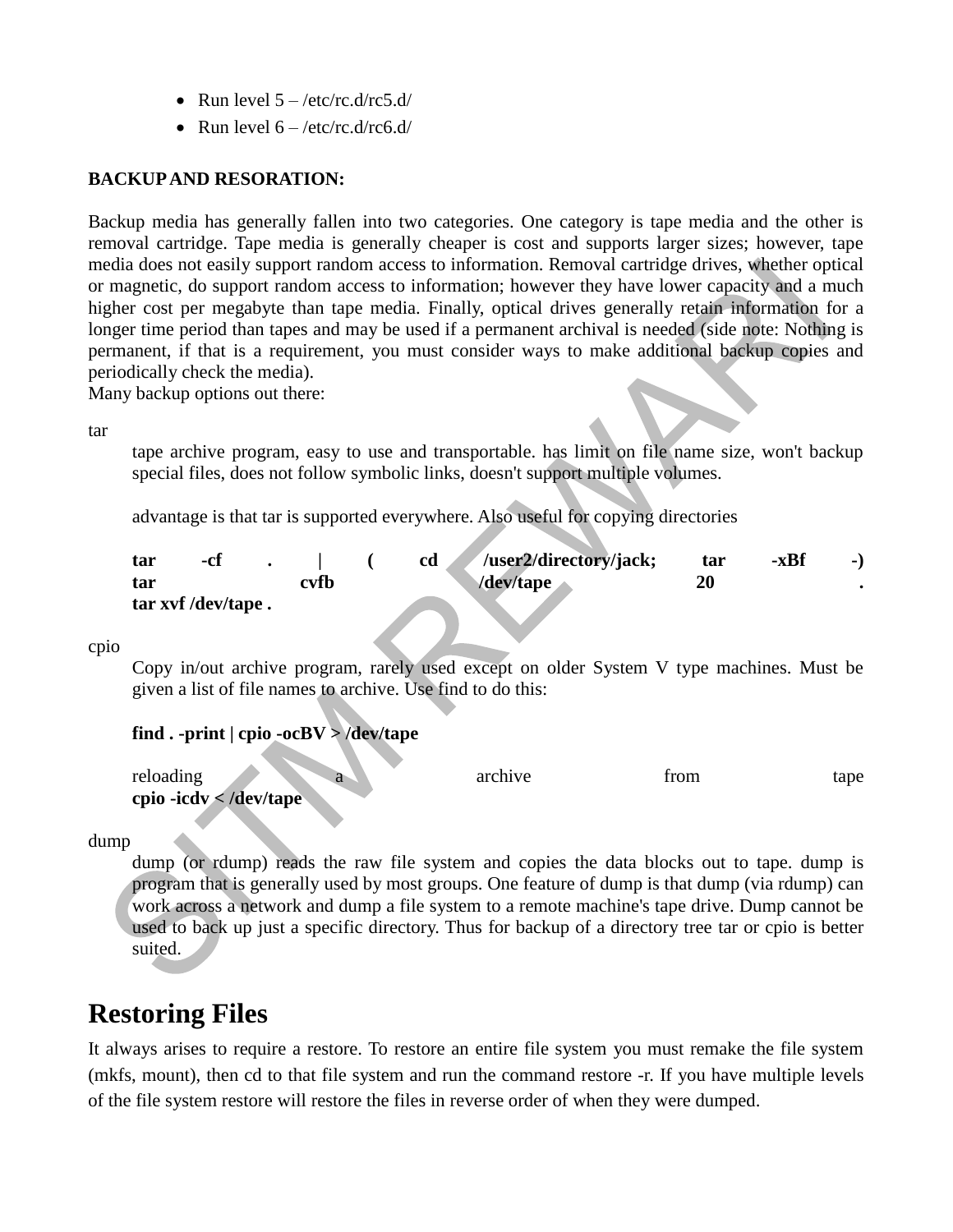To restore just one file, use the restore command in interactive mode. This is done with the command **restore -i**. In interactive mode, you use the basic unix commands to navigate on the restore tape and then use the sub-command **add filespec** to add that file to the list to be extracted. When complete, use the command **extract** to have restore load in the files from tape. Add a directory to the list also causes all of the files within that directory to be added.

restore - restore files or file systems from backups made with dump

**restore -C** [**-cdHklMvVy**] [**-b** *blocksize*] [**-D** *filesystem*] [**-f** *file*] [**-F** *script*] [**-L** *limit*] [**-s** *fileno*] [**-T**  *directory*]

**restore -i** [**-acdhHklmMNouvVy**] [**-A** *file*] [**-b** *blocksize*] [**-f** *file*] [**-F** *script*] [**-Q** *file*] [**-s** *fileno*] [**-T**  *directory*]

**restore -P** *file* [**-acdhHklmMNuvVy**] [**-b** *blocksize*] [**-f** *file*] [**-F** *script*] [**-s** *fileno*] [**-T** *directory*] [**-X**  *filelist*] [ *file ...* ]

## **LINUX OPERATING SYSTEM:**

**Linux** is one of popular version of UNIX **operating System**. It is open source as its source code is freely available. It is free to use. ... Its functionality list is quite similar to that of UNIX. Linux is one of popular version of UNIX operating System. It is open source as its source code is freely available. It is free to use. Linux was designed considering UNIX compatibility. Its functionality list is quite similar to that of UNIX.

# **Components of Linux System**

Linux Operating System has primarily three components

- **Kernel** − Kernel is the core part of Linux. It is responsible for all major activities of this operating system. It consists of various modules and it interacts directly with the underlying hardware. Kernel provides the required abstraction to hide low level hardware details to system or application programs.
- **System Library** − System libraries are special functions or programs using which application programs or system utilities accesses Kernel's features. These libraries implement most of the functionalities of the operating system and do not requires kernel module's code access rights.
- **System Utility** − System Utility programs are responsible to do specialized, individual level tasks.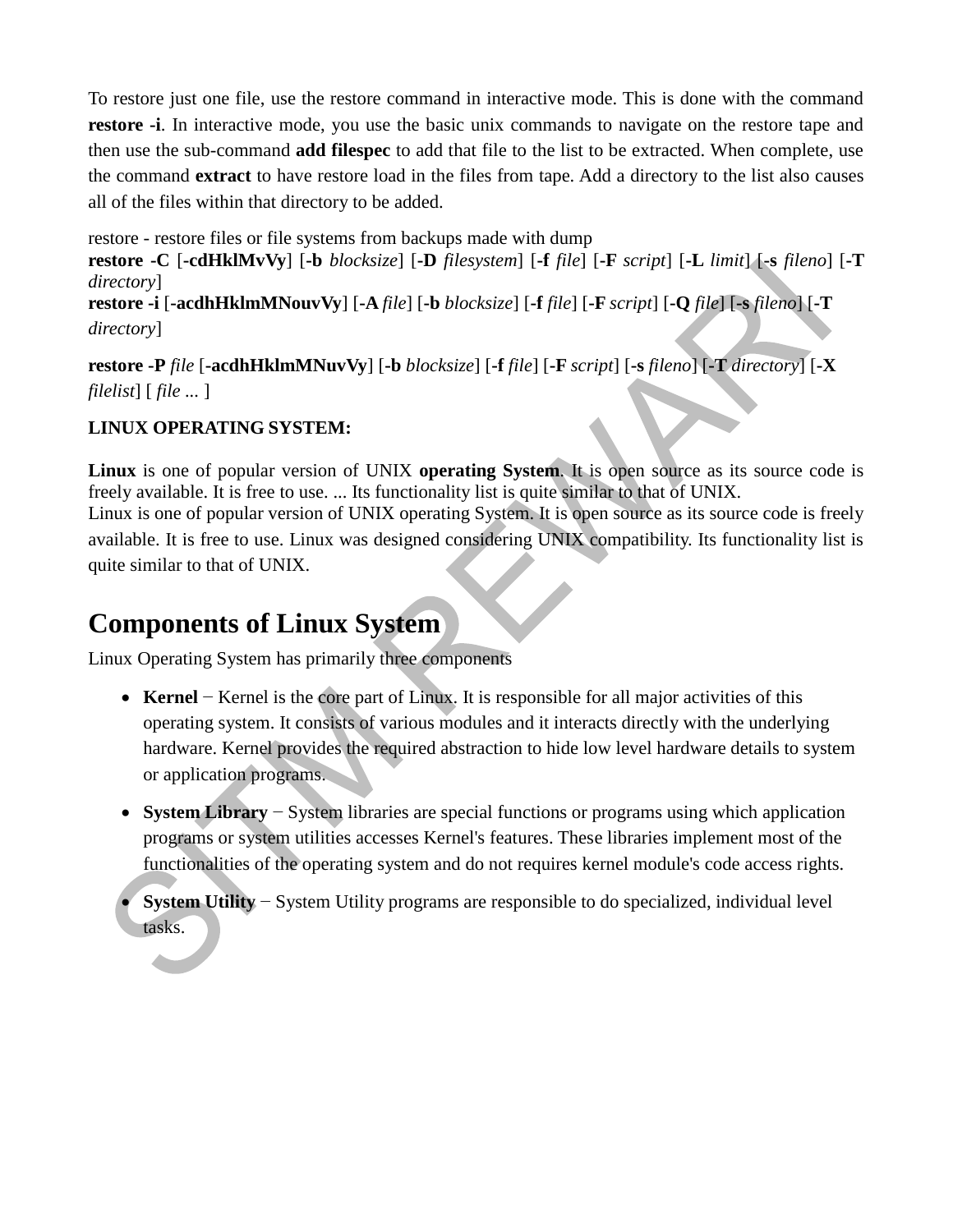

# **Basic Features**

Following are some of the important features of Linux Operating System.

- **Portable** − Portability means software can works on different types of hardware in same way. Linux kernel and application programs supports their installation on any kind of hardware platform.
- **Open Source** − Linux source code is freely available and it is community based development project. Multiple teams work in collaboration to enhance the capability of Linux operating system and it is continuously evolving.
- **Multi-User** − Linux is a multiuser system means multiple users can access system resources